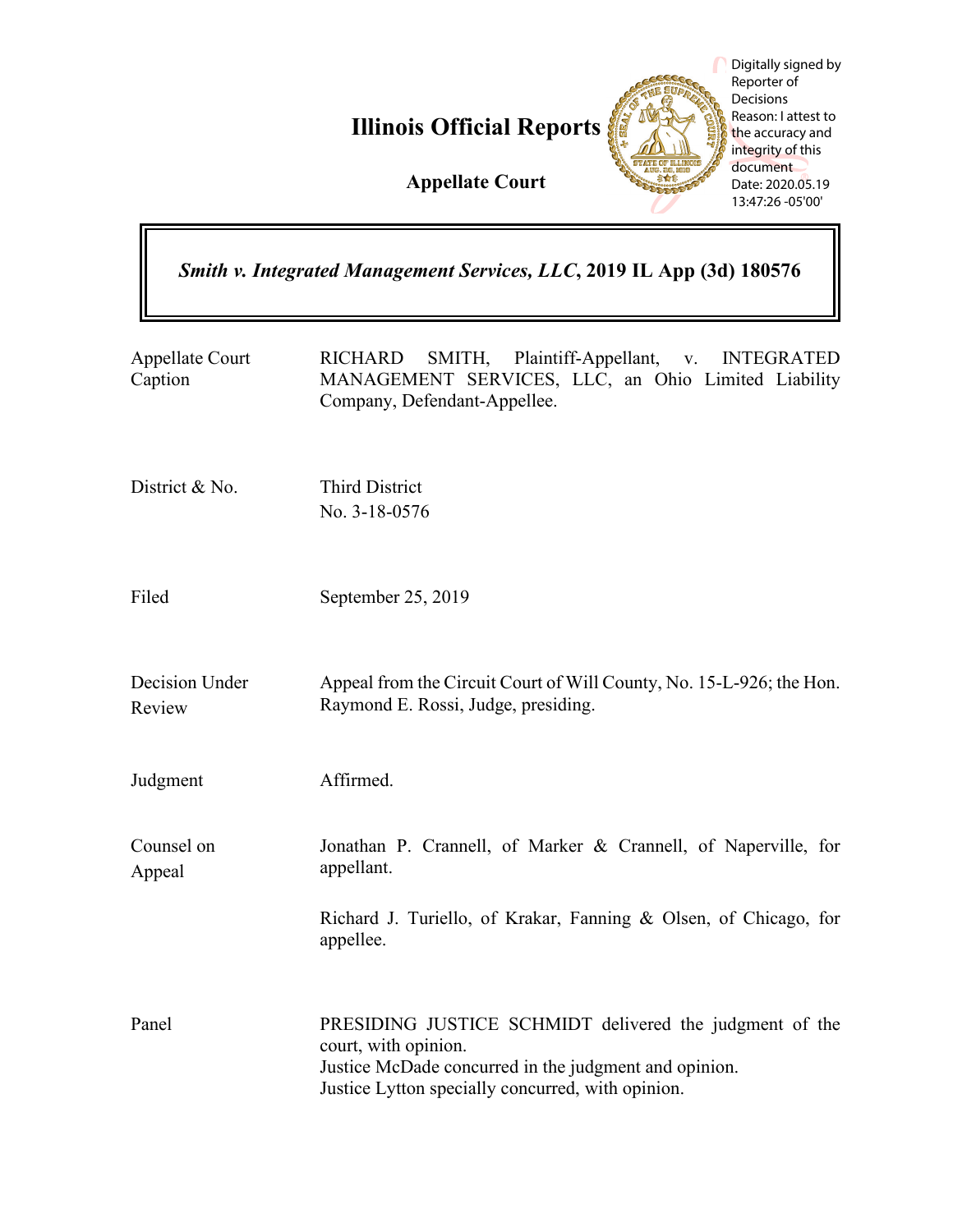## **OPINION**

¶ 1 Plaintiff Richard Smith alleges he fell in the course of his employment as a truck driver for Ricoh Americas Corporation (Ricoh), sustaining a back injury. He alleged his fall was due to defendant's negligent handling of slippery debris. After this cause of action accrued, plaintiff filed for bankruptcy. Plaintiff did not include this cause of action in his bankruptcy estate. It is patently obvious that he lied under oath both to the bankruptcy court and in a deposition taken in the case at bar. Defendant moved for summary judgment after learning plaintiff was suing for his own benefit and took an inconsistent position in the bankruptcy court. Defendant argued plaintiff (1) was judicially estopped from bringing the personal injury action after failing to disclose the claim during the bankruptcy proceedings and (2) lacked standing to pursue the claim for his own benefit when the claim was the property of the bankruptcy estate. The circuit court found that defendant proved all of the required elements for judicial estoppel by clear and convincing evidence and that plaintiff lacked standing to pursue the action for his own benefit. Plaintiff appeals. We affirm.

## ¶ 2 I. BACKGROUND

¶ 3 Plaintiff's complaint alleges that on February 26, 2014, he worked as a truck driver for Ricoh. In the course of his employment, he fell on polystyrene debris on the floor of Ricoh's warehouse, sustaining a back injury. Ricoh contracted with defendant to collect and bail the polystyrene.

¶ 4 On December 31, 2015, plaintiff filed this personal injury suit against defendant in the circuit court of Will County, Illinois, alleging that defendant negligently bailed the polystyrene, which led to the slippery conditions that caused plaintiff's fall and resulting injuries.

¶ 5 In March 2017, plaintiff filed for Chapter 13 bankruptcy in the United States Bankruptcy Court for the District of Arizona. He failed to disclose the personal injury action in his petition for bankruptcy or any of the related statements or schedules that he made under oath and on penalty of perjury. One schedule asked whether plaintiff had any claims against third parties, regardless of whether he had pursued legal action. Plaintiff did not disclose this action. Plaintiff's statement of financial affairs (SOFA) required him to list all lawsuits and court actions to which he was a party. He disclosed two collection actions but failed to include this personal injury action.

¶ 6 On April 26, 2017, plaintiff testified under oath in his bankruptcy proceedings. He averred that the petition and schedules were true and complete. He denied needing to make any changes.

¶ 7 Five days later, on May 1, 2017, plaintiff testified at a deposition in this case. The attorney asked him directly, "Have you ever declared bankruptcy?" Plaintiff responded, "No." The next day, plaintiff amended a schedule in his bankruptcy proceedings. However, he did not include any information regarding the existence of this lawsuit.

¶ 8 In August 2017, plaintiff sent defendant a written offer to settle the personal injury action for \$1.2 million that encompassed medical bills, lost wages, as well as past and future pain and suffering. Later in August, plaintiff, again, amended a schedule in his bankruptcy proceedings and failed to mention this case.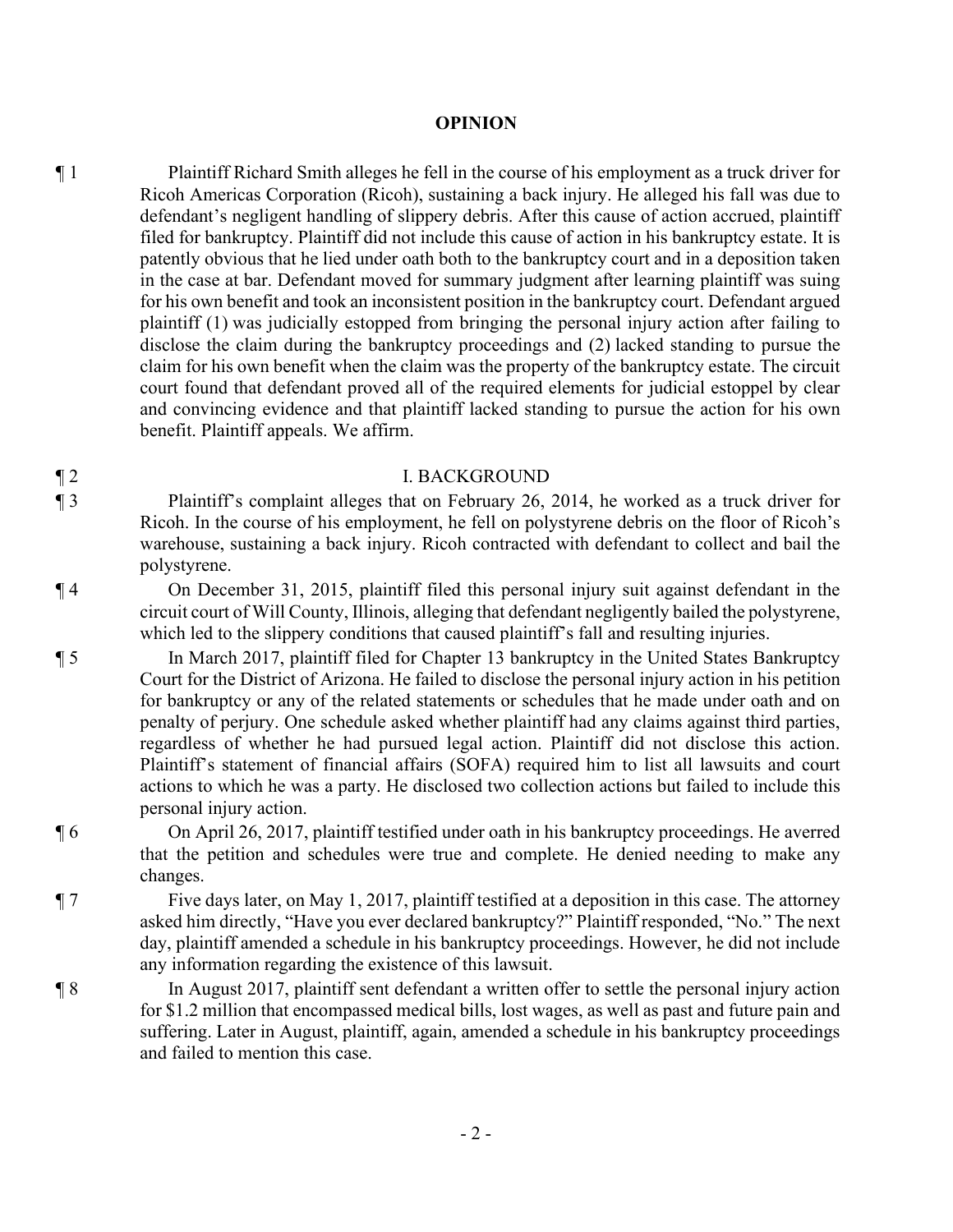- ¶ 9 On September 11, 2017, the bankruptcy court confirmed plaintiff's full-repayment plan. The court ordered plaintiff to pay all secured creditors in full plus interest. Plaintiff would pay unsecured claims in full over the course of five years interest free and without the possibility of default penalties.
- ¶ 10 On December 26, 2017, defendant filed a motion for summary judgment in this case. Defendant sought summary judgment on two bases: (1) plaintiff lacked standing to pursue the claim and (2) plaintiff was judicially stopped from pursuing the action where he failed to disclose it anywhere in his application for Chapter 13 bankruptcy.
- ¶ 11 On February 5, 2018, Ricoh filed a motion for leave to file an intervening petition as a matter of right, which the circuit court in this matter granted. That same day, plaintiff amended his bankruptcy application, namely Schedule B and SOFA, to include the personal injury action. He valued the claim at \$300,000, only 25% of his settlement demand to defendant. The bankruptcy court granted plaintiff's motion to employ special counsel in the personal injury action. The court did not amend plaintiff's Chapter 13 plan to reflect the existence of this lawsuit.
- ¶ 12 In June 2018, the circuit court held a hearing on defendant's motion for summary judgment. Plaintiff, defendant, and Ricoh, as intervening petitioner, were present. The circuit court entered an order granting summary judgment in favor of defendant, finding that plaintiff was judicially estopped from bringing the personal injury action and lacked standing.
- ¶ 13 Plaintiff filed a motion to reconsider, which the circuit court denied.

## ¶ 14 II. ANALYSIS

- ¶ 15 Plaintiff argues that the circuit court erred in granting defendant's motion for summary judgment on the bases of judicial estoppel and standing. We apply *de novo* review to an appeal following a grant of summary judgment. *Raintree Homes, Inc. v. Village of Long Grove*, 209 Ill. 2d 248, 254 (2004). A circuit court does not err in granting a motion for summary judgment when there are no genuine issues of material fact; the moving party is entitled to judgment as a matter of law. *Nationwide Financial, LP v. Pobuda*, 2014 IL 116717, ¶ 24. Summary judgment should be denied where a reasonable person could draw competing inferences from undisputed facts. *Pielet v. Pielet*, 2012 IL 112064, ¶ 53. We will reverse a circuit court's grant of motion for summary judgment if (1) "there is a dispute as to a material fact" (*Jackson v. TLC Associates, Inc.*, 185 Ill. 2d 418, 424 (1998)), (2) "reasonable persons could draw divergent inferences from the undisputed material facts" (*id.*), or (3) "reasonable persons could differ on the weight to be given the relevant factors" of a legal standard (*Calles v. Scripto-Tokai Corp.*, 224 Ill. 2d 247, 269 (2007)). The circuit court granted summary judgment on two bases; we may affirm on either. *Rodriguez v. Sheriff's Merit Comm'n of Kane County*, 218 Ill. 2d 342, 357 (2006).
- 

¶ 16 The doctrine of judicial estoppel prevents a party from taking contradictory positions in separate judicial proceedings. *Moy v. Ng*, 371 Ill. App. 3d 957, 962 (2007). Judicial estoppel is meant "to protect the integrity of the judicial process, [citation], by prohibiting parties from deliberately changing positions according to the exigencies of the moment." (Internal quotation marks omitted.) *New Hampshire v. Maine*, 532 U.S. 742, 749-50 (2001). The court must initially determine whether the prerequisites for the application of judicial estoppel have been met. *Seymour v. Collins*, 2015 IL 118432, ¶ 47. The party to be estopped must have "(1) taken two positions, (2) that are factually inconsistent, (3) in separate judicial or quasi-judicial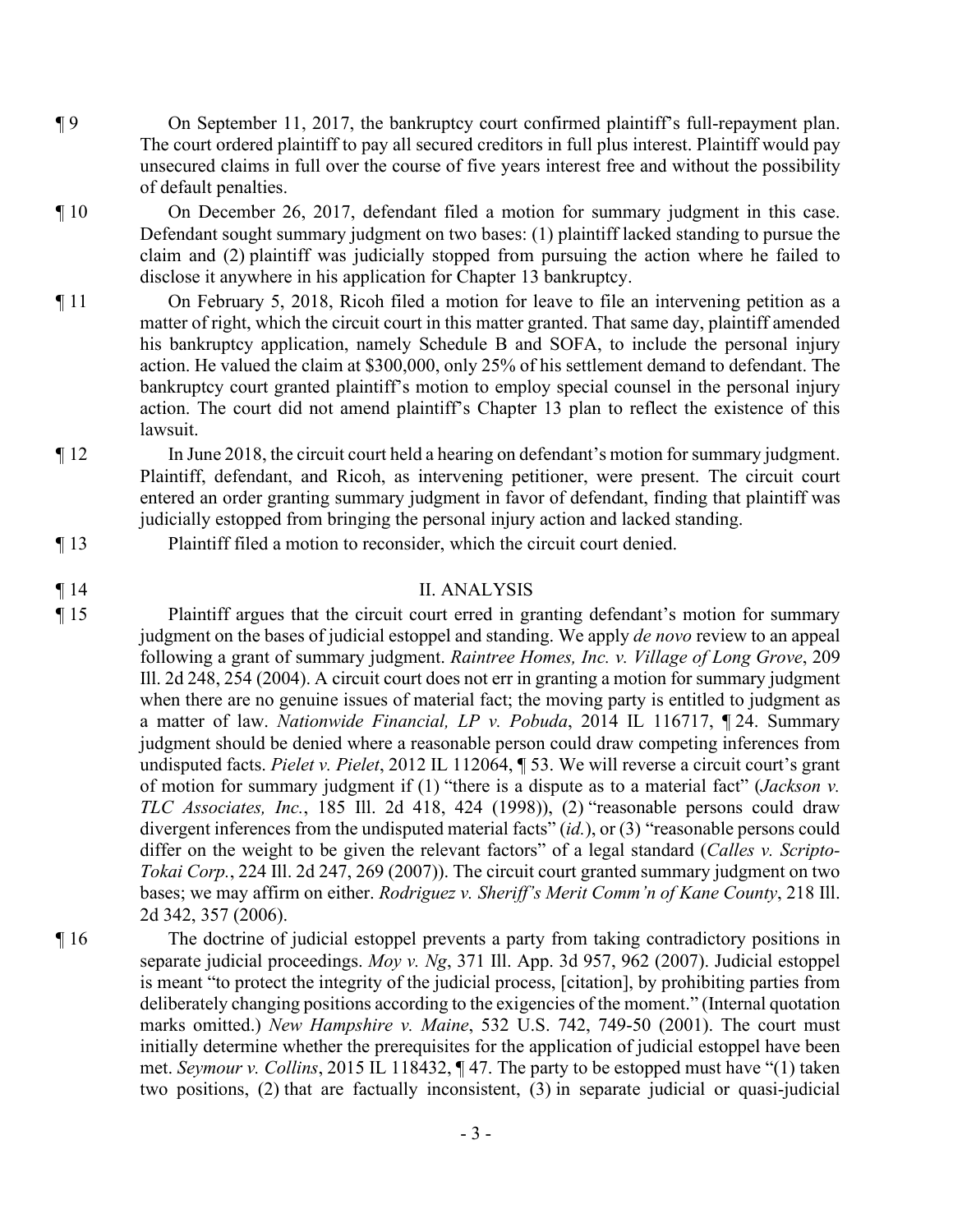administrative proceedings, (4) intending for the trier of fact to accept the truth of the facts alleged, and (5) have succeeded in the first proceeding and received some benefit from it. [Citations.]" *Id.* We review the presence of these factors *de novo*. *Id.* ¶ 49. The court's ultimate decision—"whether to apply judicial estoppel—[is] an action requiring the exercise of discretion." *Id.* ¶ 47.

¶ 17 Plaintiff does not dispute that his actions satisfy the first four prerequisites. He satisfied the first prerequisite by taking inconsistent positions when he lied (1) under oath in the bankruptcy court by representing that no undisclosed claims existed and (2) in depositions for the case at bar by claiming he had never declared bankruptcy. These two positions are inapposite, satisfying the second prerequisite. Plaintiff satisfied the third prerequisite by taking these inconsistent positions in two separate judicial proceedings: the bankruptcy case and the personal injury action. He intended the courts in each proceeding to accept the truth of the facts he alleged, thereby satisfying the fourth prerequisite.

¶ 18 Plaintiff argues that the final prerequisite, whether he succeeded in the bankruptcy proceeding and received some benefit from it, remains unfulfilled. This final prerequisite has two parts: receiving a benefit and succeeding. Plaintiff denies receiving any benefit from attempting to hide this cause of action in his bankruptcy petition because the bankruptcy plan requires him to pay back all of his creditors. Furthermore, he has not been successful in the first proceeding because the bankruptcy court has not discharged his debt. Plaintiff rejects defendant's reliance on federal case law, directing us to examine relevant Illinois authority. Even those cases do not support his argument.

¶ 19 Plaintiff directs us to *Barnes v. Lolling*, 2017 IL App (3d) 150157, ¶ 26, to support his claim that he did not receive a benefit from his failure to disclose this cause of action. In *Barnes*, the plaintiff failed to disclose her personal injury cause of action, valued in excess of \$50,000, to the bankruptcy court while the proceedings remained open. *Id.* ¶ 24. The bankruptcy court discharged more than \$92,000 of her unsecured debt, unaware of the personal injury cause of action that accrued 18 months before the bankruptcy proceedings closed. *Id.* ¶ 26. The defendant moved for summary judgment arguing, *inter alia*, that the plaintiff was judicially estopped from continuing in the action where she failed to disclose its existence to the bankruptcy court. *Id.* ¶ 8. The lower court granted the defendant's motion. *Id.* ¶ 23. This court affirmed the lower court's grant of the defendant's motion for summary judgment, stating that "the trial court could have reasonably found that [the plaintiff's] failure to disclose the claim during bankruptcy was deliberate rather than inadvertent." *Id.* ¶ 26. This court considered various facts, including that the plaintiff (1) claimed lost wages and a diminished earning capacity in a letter to the defendants but did not bring any such limitations to the bankruptcy court's attention regarding her payments, (2) did not file her claim or attempt to reach a settlement while the bankruptcy proceeding was open, and (3) waited almost two years to file the claim until the bankruptcy proceedings closed and the court discharged her unsecured debt. *Id.* ¶ 24.

¶ 20 Plaintiff here contends that a discharge in bankruptcy is standard evidence of a benefit. The bankruptcy court here discharged none of plaintiff's debt. Although a discharge is one way to incur a benefit from nondisclosure, the bankruptcy court's confirmation of a Chapter 13 plan is another. Courts nationwide recognize that when a bankruptcy court confirms a Chapter 13 plan, the court accepts the debtor's position and confers a benefit. See, *e.g.*, *Williams v. Hainje*, 375 F. App'x 625, 627 (7th Cir. 2010); *Casanova v. Pre Solutions, Inc.*, 228 F. App'x 837,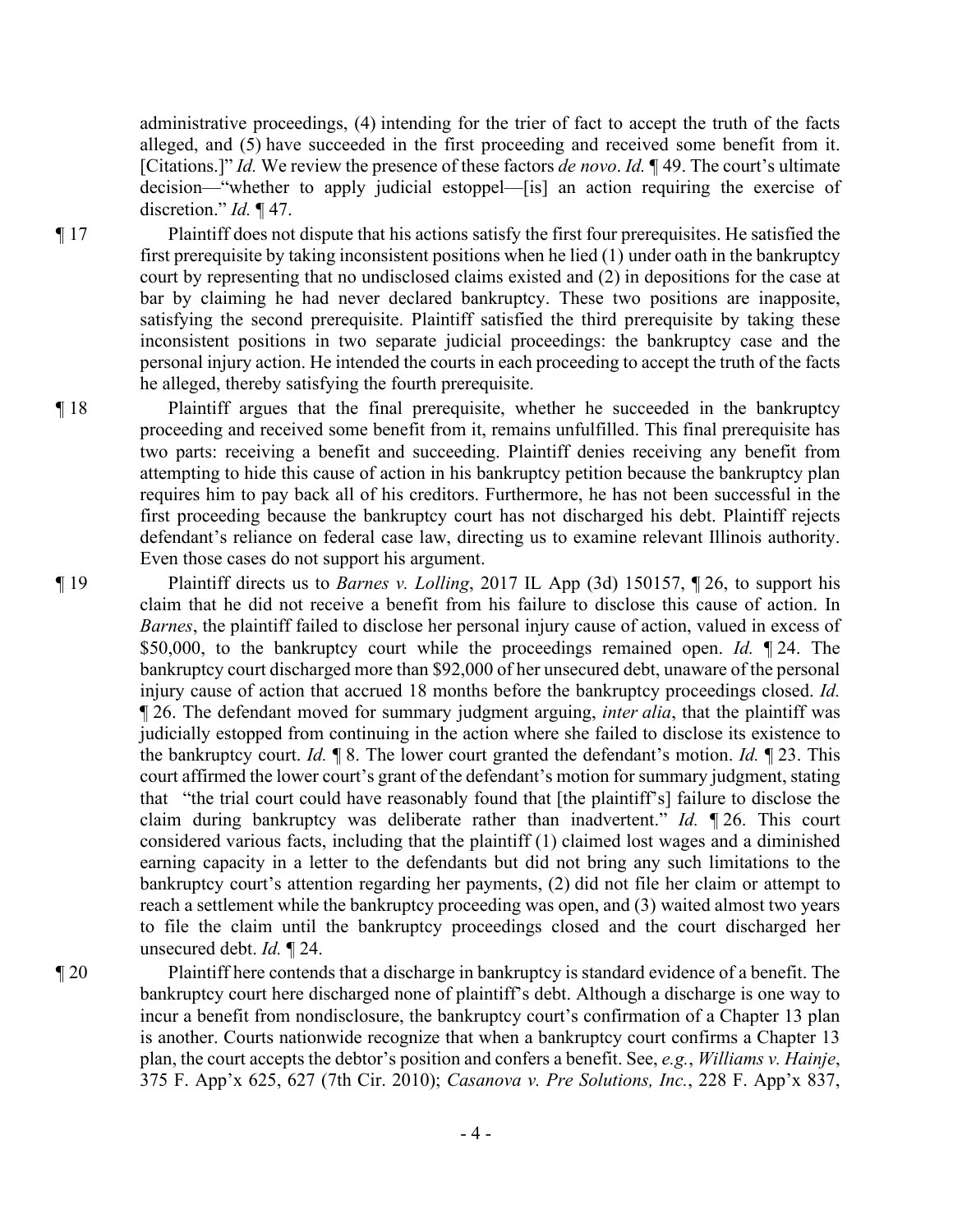840-41 (11th Cir. 2007); *Jethroe v. Omnova Solutions, Inc.*, 412 F.3d 598, 599-600 (5th Cir. 2005); *White v. Wyndham Vacation Ownership, Inc.*, 617 F.3d 472, 474-75, 479-82 (6th Cir. 2010).

¶ 21 Plaintiff's insistence that he did not receive a benefit is unavailing. Creditors of a Chapter 13 debtor can object to the bankruptcy court's plan and require a higher payout based on a debtor's disclosed finances. 11 U.S.C. § 1322(a)(1), (a)(4) (2012). Plaintiff received a benefit from the bankruptcy proceeding by repaying his unsecured creditors interest free over the course of five years without the possibility of default penalties. The bankruptcy court confirmed plaintiff's Chapter 13 plan. The court and his debtors accepted plaintiff's financial affairs as he presented them. By failing to disclose this cause of action, plaintiff never placed the potential \$1.2 million payout from this action at risk. Plaintiff kept his creditors in the dark; they did not object to the plan because, based on the available information, plaintiff was paying what he could.

¶ 22 Plaintiff relies on *Holland v. Schwan's Home Service, Inc.*, 2013 IL App (5th) 110560, for the proposition that he did not succeed in his bankruptcy proceedings. It is unclear what benefit this case provides plaintiff. In *Holland*, the plaintiff filed a bankruptcy petition; the bankruptcy court confirmed his plan. *Id.* ¶ 117. His personal injury action was nonexistent at that time. *Id.* Accordingly, the court could not say that plaintiff succeeded by withholding a cause of action that did not exist. *Id.* The plaintiff also did not take any inconsistent positions under oath. *Id.* ¶ 118. Ultimately, the reviewing court concluded that the circuit court did not abuse its discretion in declining to apply the doctrine of judicial estoppel. *Id.* ¶ 122.

¶ 23 The case at bar is factually inapposite. Plaintiff's cause of action had accrued—and plaintiff pursued it—before he declared bankruptcy. The court in *Holland* focused heavily on the fact that the plaintiff could not have accurately filed the initial bankruptcy petition by including a cause of action that did not exist. *Id.* ¶ 117. Here, plaintiff had every opportunity to properly file and correct his bankruptcy petition. He failed to do so until defendant learned of the Arizona bankruptcy action and moved for summary judgment. Plaintiff takes issue with defendant's reliance on federal case law but does not cite Illinois law to support his position or contradict the applicable federal cases. Federal courts agree that debtors succeed when the bankruptcy court confirms a Chapter 13 plan based on the purported accuracy of the debtors' schedules. *Lewis v. Weyerhaeuser Co.*, 141 F. App'x 420, 425 (6th Cir. 2005); *Swanigan v. Northwest Airlines, Inc.*, 718 F. Supp. 2d 917, 924 (W.D. Tenn. 2010). Without Illinois law to the contrary, we agree that a debtor succeeds when the bankruptcy court confirms a Chapter 13 plan. Therefore, the circuit court did not err in finding defendant showed all five prerequisites of judicial estoppel by clear and convincing evidence.

¶ 24 The question remains whether the court properly exercised its discretion by applying judicial estoppel to dismiss plaintiff's claim on summary judgment. *Holland*, 2013 IL App (5th) 110560, ¶ 120. Multiple factors may inform the court's decision, among them the impact of the party's action in the first proceeding and "whether there was an intent to deceive or mislead, as opposed to the prior position having been the result of inadvertence or mistake." *Seymour*, 2015 IL 118432, ¶ 47. Some courts will only apply the doctrine of judicial estoppel where there is evidence of "deliberate" omission, "cold manipulation" or a "scheme to mislead the court." (Internal quotation marks omitted.) *Jaeger v. Clear Wing Productions, Inc.*, 465 F. Supp. 2d 879, 882 (S.D. Ill. 2006).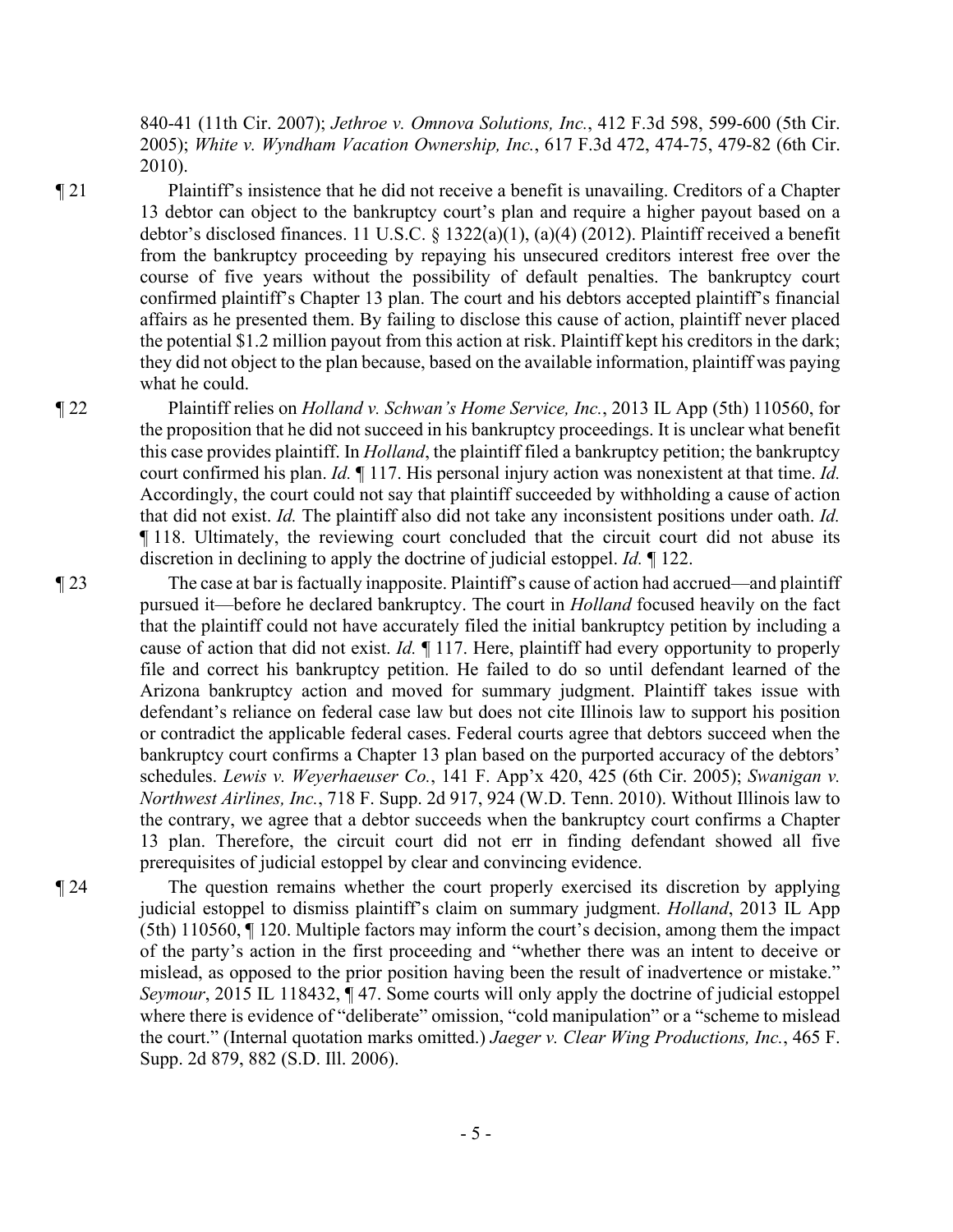- ¶ 25 In *Seymour*, our supreme court found no evidence that the plaintiffs intended to mislead the bankruptcy court by failing to disclose a personal injury claim. *Seymour*, 2015 IL 118432, ¶ 54. The court found no basis in the record for the argument that the plaintiffs knew they should have disclosed the lawsuit. *Id.* ¶ 55. The defendant's assertion to the contrary was based on strained inferences from court documents. *Id.* ¶ 59. The court was unwilling to "*presume* that the debtors' failure to disclose was deliberate manipulation." (Emphasis in original.) *Id.*  ¶ 62. Had there been "affirmative, uncontroverted evidence, that debtors \*\*\* deliberately change[d] positions according to the exigencies of the moment," the outcome would have been different. *Id.* ¶ 63.
- 

¶ 26 The record here contains ample evidence that plaintiff's failure to disclose his personal injury claim was a deliberate attempt to mislead or deceive the bankruptcy court and his creditors, as well as the court and defendant in this case. Plaintiff testified under oath in his bankruptcy proceeding that his schedules and SOFA were an accurate and complete representation of his financial standing. He disclosed two collection actions but failed to mention this action, despite it accruing two years before he declared bankruptcy. At a deposition in the instant matter taken five days after his deposition in the bankruptcy case, plaintiff explicitly denied ever declaring bankruptcy. Plaintiff offered to settle this action for \$1.2 million without disclosing it to the bankruptcy court. Plaintiff amended his bankruptcy schedules only after defendant moved for summary judgment here and after the bankruptcy court confirmed his repayment plan, including interest and penalty-free repayment of his unsecured debt. In his disclosure, he significantly undervalued the personal injury action as compared to his demand to defendant. Also, it is not lost on us that plaintiff filed this action in Illinois and filed the bankruptcy action in Arizona. It is more than likely, in light of plaintiff's conflicting testimony in both actions, taken just five days apart, that plaintiff believed neither court would learn of the other action. No reasonable person would find these misrepresentations innocent. These facts render the instant case distinguishable from *Seymour*, wherein our supreme court found no evidence that the plaintiffs intended to deceive or mislead the bankruptcy court.

¶ 27 Under these circumstances, no reasonable person could conclude that plaintiff's inconsistencies were inadvertent. The record does not support a contrary inference, even when we draw all reasonable inferences. Moreover, plaintiff's deliberate concealment of his personal injury claim had a significant impact on the bankruptcy proceedings because a legal claim that he asserts is worth in excess of \$1 million was never disclosed to his creditors. If this plaintiff can avoid judicial estoppel on these facts, litigants will have *carte blanche* to attempt to deceive the courts. Then, when caught, they can simply say, "Oh, well!" For these reasons, and because all of the prerequisites for judicial estoppel were met, the circuit court did not abuse its discretion in granting summary judgment for defendant on the basis of judicial estoppel.

## ¶ 28 III. CONCLUSION

- ¶ 29 For the foregoing reasons, we affirm the judgment of the circuit court of Will County.
- ¶ 30 Affirmed.